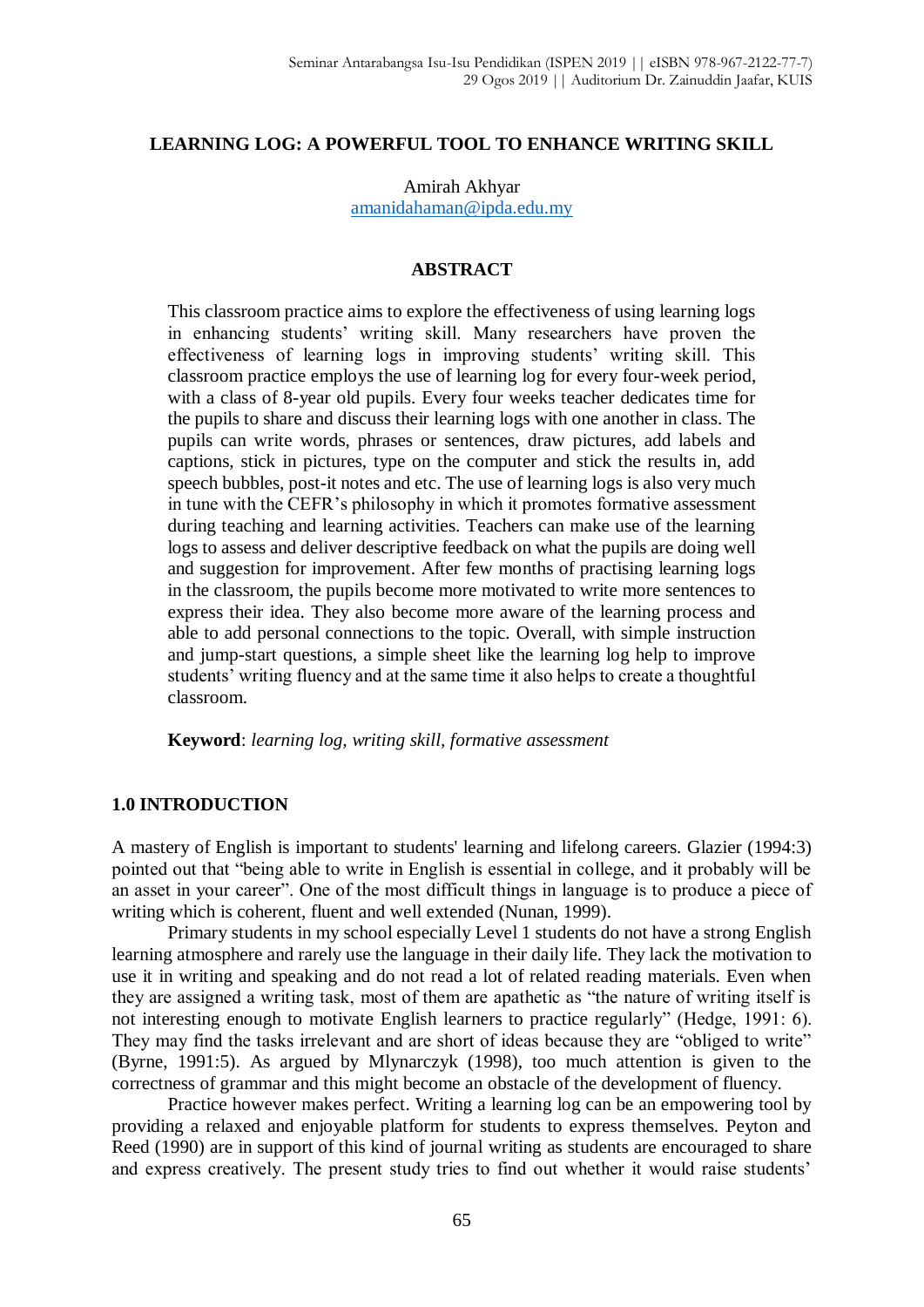motivation in English learning. The aim is to enhance their language skills through regular journal writing when given appropriate guidance and support. In this paper, learning logs and journal writing are interchangeably used.

# **2.0 LITERATURE REVIEW**

One effective way for enhancing competence is the increase the opportunities to write. Writing outside the classroom can be a useful tool to improve communication skills (Chanderasegaran, 2002: 14). Casanave (2011) argued that practising writing skills regularly would inevitably lead to improvements although its exact nature is often difficult to predict. Many scholars (Peyton, 1990; Peyton & Reed, 1990; Cowgreeler, 2010; Holmes & Moulton, 1997) considered the writing of dialogues as one of the useful practices. Journals writing and learning logs are "notebooks in which writers keep a record of ideas, opinions, and description of daily life and help writers develop their creativity" (Spaventa, 2000: 168). In the present study, journal writing is regarded as "communication and language practice" as defined by Peyton and Reed (1990). It helps learners communicate better by giving them more chances to express freely about what they want to. Dialogue writing specifically refers to a regular and continuous private conversation between a teacher and a student. Hamp and Heasley (2006: 5) has stated the benefit of journal writing as follows:

*The most obvious way you can help yourself become a good writer is by writing. We strongly suggest that in addition to completing the tasks, you also keep your own personal journal. Buy yourself a notebook, and try to write down some ideas every day, in English, about anything that interests you (…). You will surprise yourself by producing pages and pages of writing.*

Keeping a learning log therefore enables students to write something about themselves regularly so that they can keep it as a habit. Charles (2005) pointed out that the main objective of the Journal Writing Scheme was to help students build a positive English writing attitude, increase their interest and therefore improve their learning attitude. The aim of writing a journal is "to encourage students to become involved and interested in writing" (White and Arndt, 1991: 63) rather than focus on mistakes and time pressure (Spaventa, 2000: 168). Scholars found positive connections between regular writing and the development of fluency (Holmes & Moulton, 1997; Piazza, 2003; Cowler, 2010; Peyton & Reed, 1990; Peyton, 1990; Casanave, 2011; Liao & Wong, 2007; Mlynarczyk, 1998). Casanave (2011) illustrated that students could write more if they do not mind making mistakes once they started writing (p. 46):

*Increases in fluency can be interpreted in many ways such as writing more in less time with no discernible lessening of quality; that they are taking more risks and so making more mistakes; or that they are rushing through the writing task because it is no longer novel and because their attention is focused elsewhere, resulting in fast but possibly sloppy writing.*

White and Arndt (1991) added that journal writing (p. 67) *"has been found to be an effective and productive means of arousing interest in writing, which, at the same time, develops fluency of expression. It also helps students to become aware of why they wish to communicate their ideas and to regard writing not only as a means of personal expression, but also a dialogue in written language with the reader*".

Keeping a learning log can also help students develop greater awareness of their own experience and interpersonal relationship as well as establish rapport with their teachers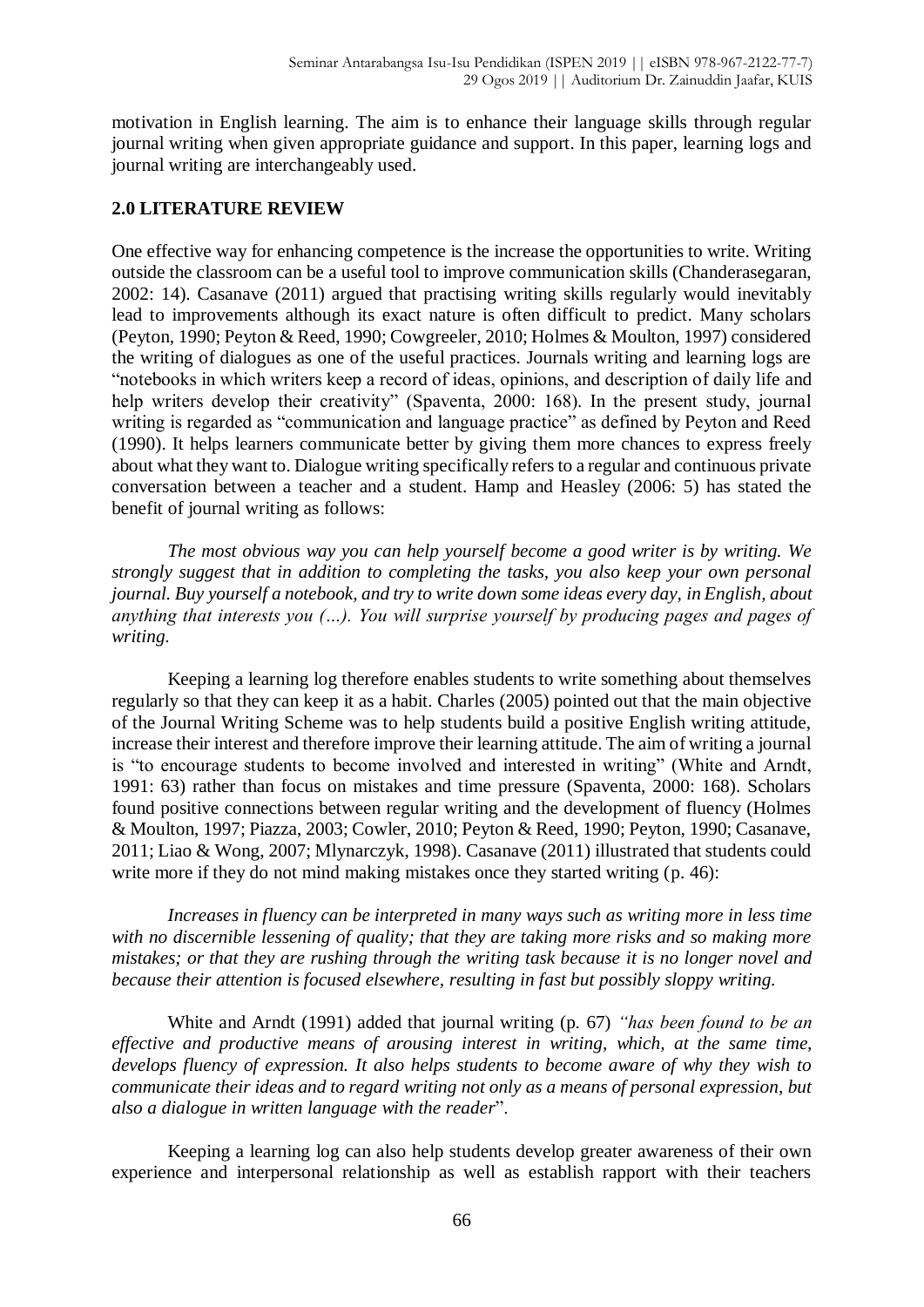through informal conversation. Teachers can create a supportive atmosphere for arousing high learning motivation which students could integrate more and more into their formal writing (Ngoh, 2002: 27). As noted by Casanave (2011) and Peyton and Reed (1990), journal writing can improve competence across all age levels. Lagan (2000: 14) also argues that journal writing could show "how ideas can be discovered in the process of writing". After all, many scholars are in support of journal writing as an effective means for generating ideas and encouraging accurate expression. "Creative writing activities can change students' perceptions not merely on writing but also on themselves and the world they live in, lower anxiety, and develop their writing proficiency, accuracy and personalities" (Tin, 2004: 6).

Researchers also suggested that students need not focus too much on mistakes in their learning logs. White and Arndt (1991: 172) recommended the ways below for the handling of errors. Because writers have to achieve a high degree of autonomy and self-sufficiency, it is very important to promote ways of self correcting from an early stage *…. Inevitably, we teachers will want to draw attention to language items which seem to be important to us as readers. Several points should be kept in mind when we:*

*• concentrate on language errors which have global rather than local effects. This means attending to formal language errors which interfere with meaning over a broader span than the individual clause or sentence*

*. • attempt to cover too many repairs. It is quite impossible for learners to cope with too many problems simultaneously*

## **3.0 METHODOLOGY**

This classroom practice employed the use of learning log for every four-week. The subjects were 45 students from Year 2 Intelek, a mixed-ability classroom. They were 8 years old and their English proficiency range from low to average. Most of them could write simple English although their ideas were often limited. Some of them were unwilling to write because of their lack of ideas and vocabulary and poor grammatical accuracy. The students were introduced with two types of learning logs; the structured type and the free style. Students with low proficiency used the structured while the proficient students used the free-style type.

Students were awarded stickers after finishing each learning log and completing the correction exercises afterwards. To enhance relationships with students, praise, encouragement and experience sharing were given according to their writing quality.

Learning log should be a regular and compulsory activity if it is to be effective for developing into a habit. Every student here was therefore asked to write learning logs from January to Oktober regularly at the rate of one piece per month. Emphasis was placed on the interaction between teacher and students and the sharing of ideas rather than language accuracy. This classroom practice helped students understand more about their self-confidence in using English as well as their self-motivation, seriousness and eagerness towards learning log.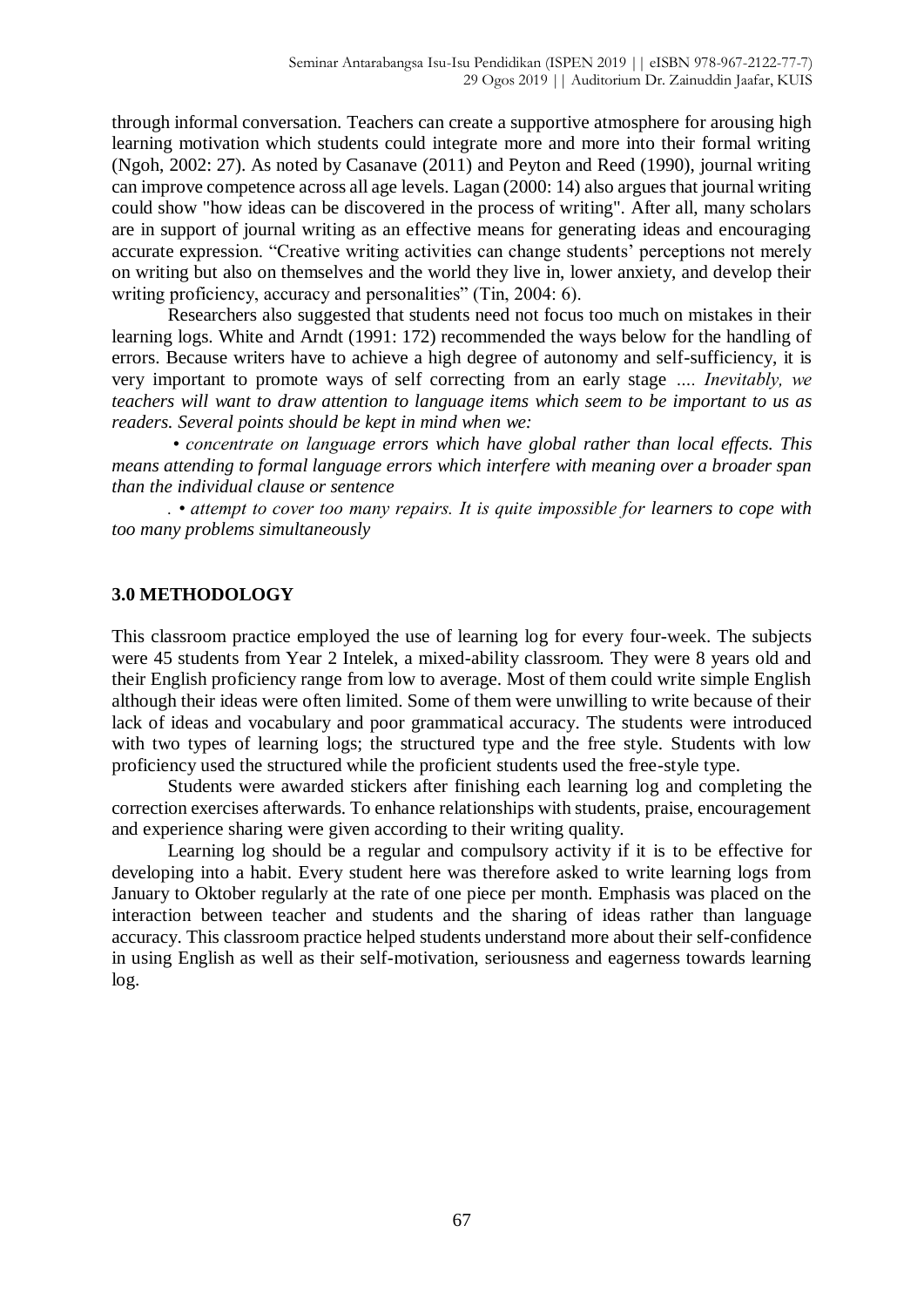### **4.0 RESULT**

The first three months was challenging as some of the students considered writing a tough task and were not willing to write a tough task. They treated learning logs as a piece of homework and art activity. Moreover, students might not have proof-read their work after writing each time. All these anecdotes showed that learning log would be a difficult task to commence. Fortunately, more than half of them were willing to write seriously. After being briefed about the benefits and objectives of the learning log activity, they became more willing to write and could meet the length requirement. After learning about learning log structure and content, they could create their own ideas and organised their writings well. Students were expected to write only once each month. However, they had found it difficult to finish their writing task on time. However, with the cooperation of students, ten pieces of learning logs were completed together. This certainly provided a valuable opportunity for practice.

Writing fluency is reflected by lexicized ways of communication (Skehan, 1996: 22) and speed, i.e. the number of words written within a limited length of time. The students' writing speed has become faster and the impact on learning log on writing fluency was positive. Students' learning logs had also improved in terms of number of words, accuracy, the use of vocabulary and the variety of the sentence patterns. Students however could write much more afterwards. In terms of accuracy, a number of mistakes were made but richer contents were found in their learning logs. Similar improvements can be found in the learning log written by lower-ability students with the average number of words increased. The content of the journals also became richer because students were more willing to share their feelings and describe in detail. Though the writing was still quite Manglish in nature, there were fewer spelling mistakes while more compound sentences and simple sentence structures were used.

Most of the students could not do any error correction exercises by themselves. The teacher only highlighted common errors such as the inappropriate use of tenses, wrong choice of words and direct translation from Malay into English. A well-structured, tailor-made teaching plan should be developed to integrate the learning log with the formal curriculum. With authentic communicative experience and under non-threatening situations, students could overcome their fear of writing. Half of the students submitted their first four pieces of learning logs on time. About 5 out of 45 students submitted their learning logs more than two days after the deadline. Nevertheless, starting from the fifth piece onwards most of them could hand in their learning logs on time. Overall speaking, students had shown higher intrinsic motivation toward the writing of journals.

Learning log could improve students' length of writing and richness of content. Most of them just wrote about one page of A4 from January until March. At first most of the students used short sentences to express their feelings or describe just one or two incidents on a day. Now they could describe their events in greater detail and with more compound sentences. Letting students personalise their own journal covers can help them build up their sense of ownership and thereby foster their interest in writing. Some of them drew very well. For those who were not good at drawing, they could cut their favourite pictures from the magazines or newspapers. Thus, all the students could design their own favourite covers and reflected that they liked such an idea.

A sense of ownership has been built when students were asked to design their own learning log. The teacher kept their learning logs in good condition till the end of the academic year. Building a sense of ownership in this way was useful in enhancing the intrinsic learning motivation of students. Positive enforcements such as giving out stickers for the submission of learning logs also helped to motivate students and led to improvements in their academic work (Alberto &Troutman, 2006). Students liked this kind of reward a lot as reflected in their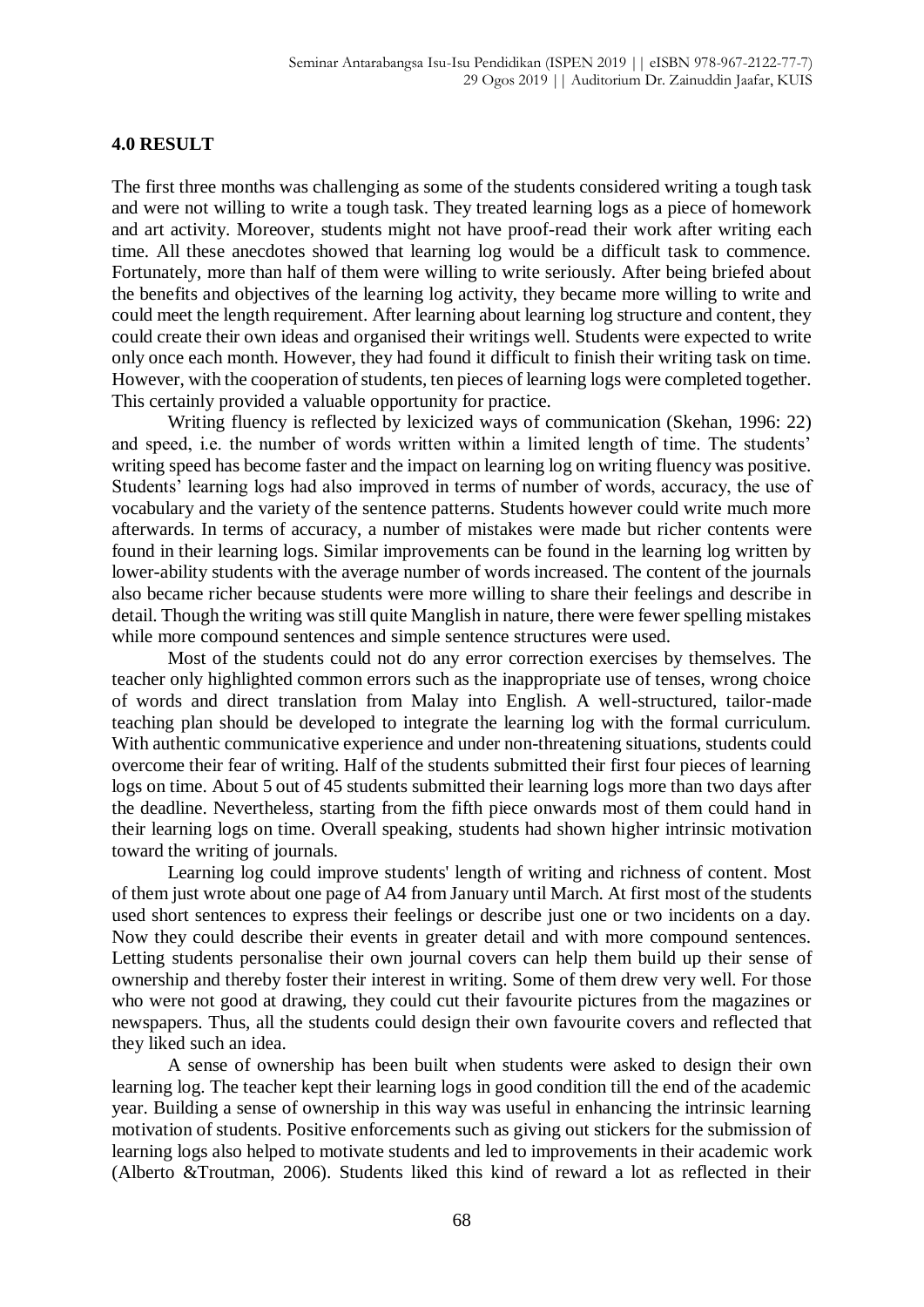learning logs. They felt a sense of pride, achievement and recognition and put more effort onto learning log. The most hard-working students obtained a line of ten stickers on their learning logs.

# **5.0 CONCLUSION AND RECOMMENDATION**

This study aims at finding out whether learning logs would raise students' motivation in English learning and thereby enhance their writing skills. The result revealed that it helped to improve the fluency and accuracy of writing as well as to promote enjoyment and positive attitude towards writing. Providing framed topics, letting students personalize their own learning logs, setting error correction exercises, giving stickers as rewards, giving detailed feedback and building good inter-personal relationships all appear to be effective means in this connection. All these measures should be continued and refined in the future implementation of a similar writing scheme. The majority of students acknowledged that writing a learning log could build up rapport with their teacher. Learning log therefore can be regarded as an effective means to give them support and care. Detailed and sincere feedback meanwhile could encourage students to write more. A larger scale study should be conducted should be conducted next year with more classes so that the representativeness of the findings can be improved. The perspectives of other teachers may also be considered for further study although it is always important to 'start small'.

Further improvements in research can be achieved if the study is conducted in a longer period of time in a spiral model (Kemmis and McTaggart, 2000). A 2-3 years plan for instance can allow phenomena to be analysed at greater depth. Curriculum and pedagogical measures for integrating learning log with the English Language curriculum, could be formulated and evaluated continuously and regularly. More sample of learning logs can be collected and students can have more writing practices in a longer period of time. In addition, other means of data collection such as interviews and analysis of students' journals may be adopted. A clearer picture of how learning logs can help to enhance students' English proficiency can be attained as a result

## **6.0 REFERENCE**

- Alberto, P. & Troutman A ., (2006). Applied Behaviour Analysis for Teachers. 7th Edition Upper Saddle River, Prentice Hall Merriel.
- Burnet, W. (2006). Relationship Between Student's Perception of The Frequency of Teacher's Feedback and Praise. University of New Wales Australia.
- Byrne, D. (1991). Teaching Writing Skills. Hong Kong: Longman.
- Casanave, C.P. (2011). Journal Writing in Second Language Education. USA: The University of Michigan Press.
- Chanderasegaran, A. (2002). Intervening to Help in the Writing Process. RELC Portfolio Series 7.
- Charles, A.M., Graham, S. and Fitzgerald, J. (2005). Handbook of Writing Research.New York :Guilford Press.
- Cowler, R.A. (2010). What kind of feedback is appropriate for the journal writing of language learners? Action research in a secondary classroom in Hong Kong. The University of Hong Kong. Retrieved at http://hdl. handle.net/10722/133212
- Glazier, T.F. (1994). The Least You Should Know about English Writing Skills. USA: Harcourt Brace College Publishers.
- Hamp-Lyons, L. & Heasly, B. (2006). Study Writing (2nd Ed.). Cambridge: Cambridge University Press.